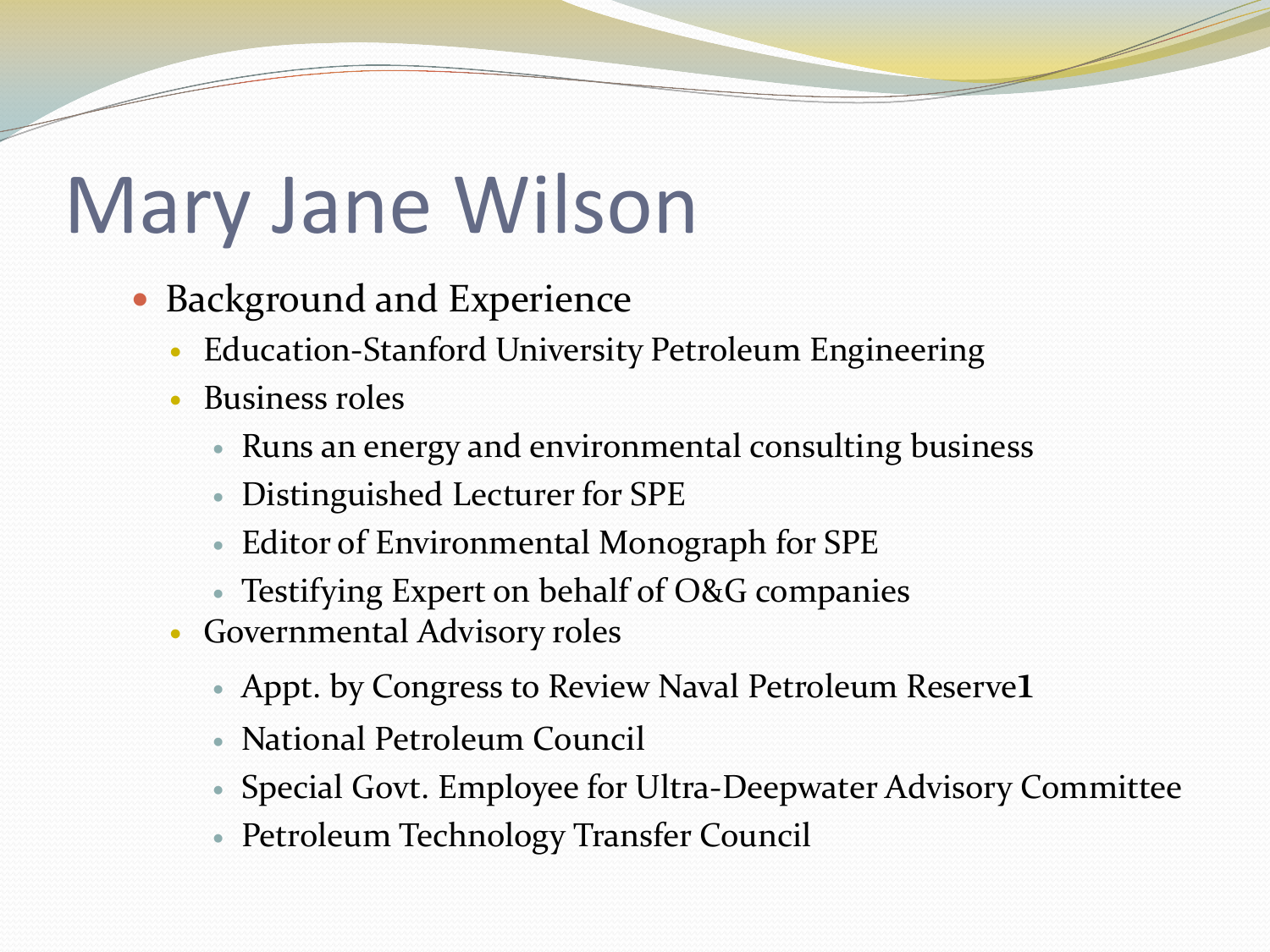## 2014 Rulemaking for Oil and Gas

- WZI participated as a technical expert in this rule making at the request of EDF
- Summary of Key Findings:
	- CDPHE used accepted methodology:
		- In establishing the emission inventory
		- In assigning emissions reductions for proposed alternatives
		- In calculating the cost-effectiveness of program alternatives
- CDPHE cost estimates are reasonable and show program will be cost effective in reducing VOC and methane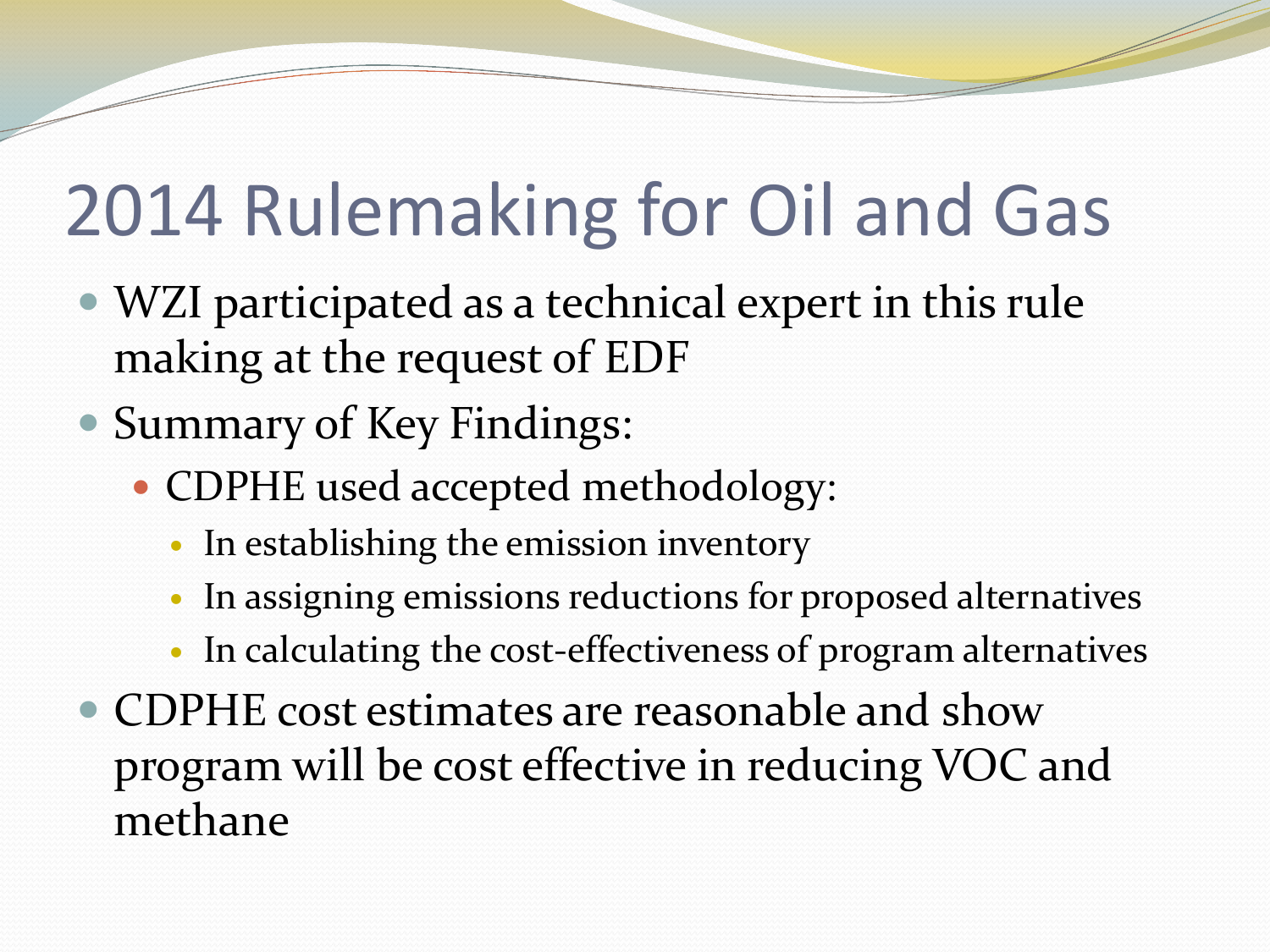# LDAR

- Historically, LDAR has been in place in numerous facilities and air basins in various forms since the 80's
- LDAR interfaces well with Planned Maintenance cycles which are focused on anticipating equipment failure and proactive maintenance
- LDAR programs in various forms have proven cost effective in reducing emissions
- Our opinion is that LDAR contributes to overall improvement of facility operations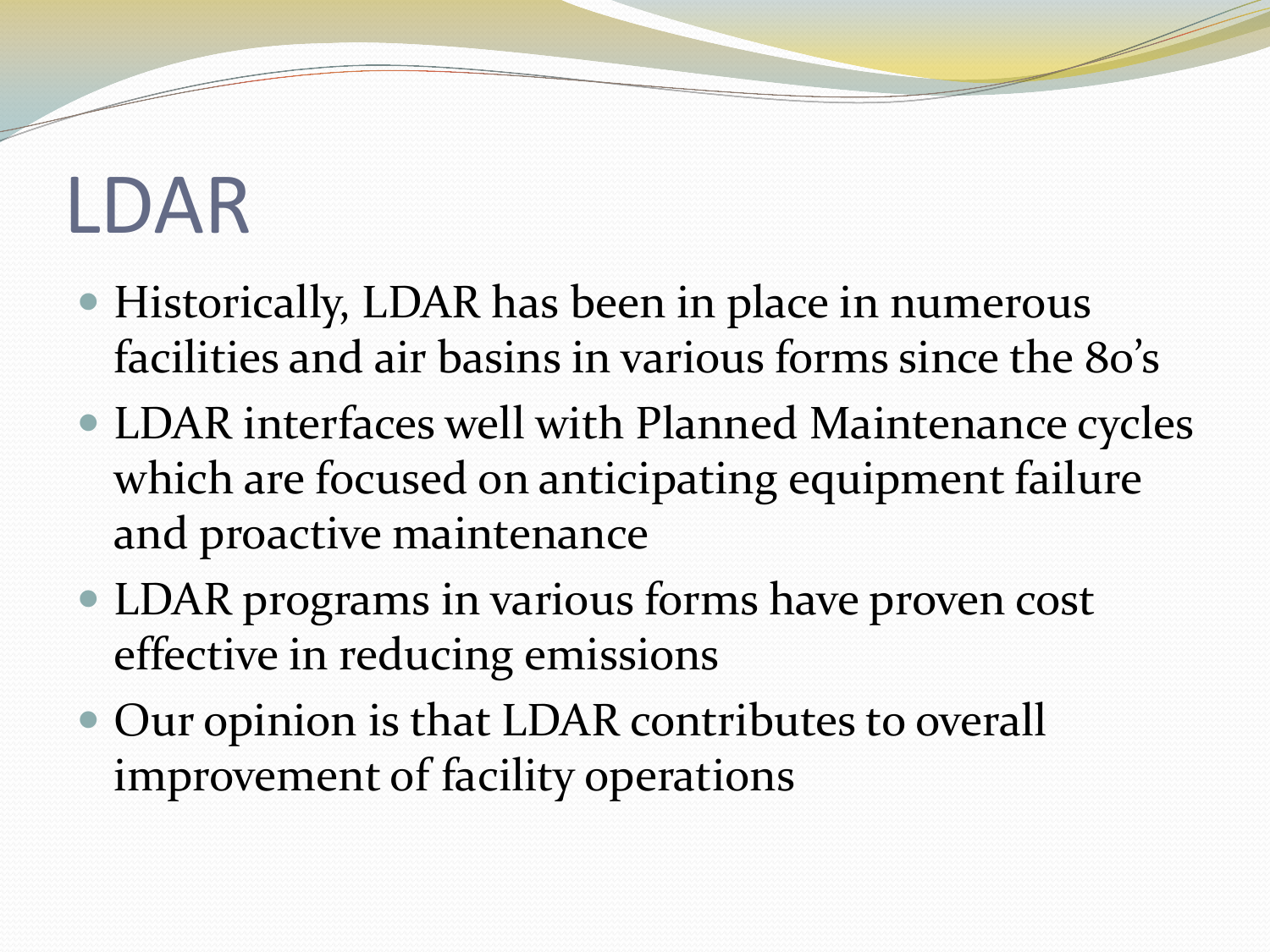## CDPHE Proposed LDAR

- Tier-based approach results in sliding costs with lowest emitters bearing the least cost
- The CDPHE proposed reporting framework has a relatively minimal paperwork burden as compared to other LDAR programs
- The proposed LDAR program balances diminishing returns on emission reductions with industry costs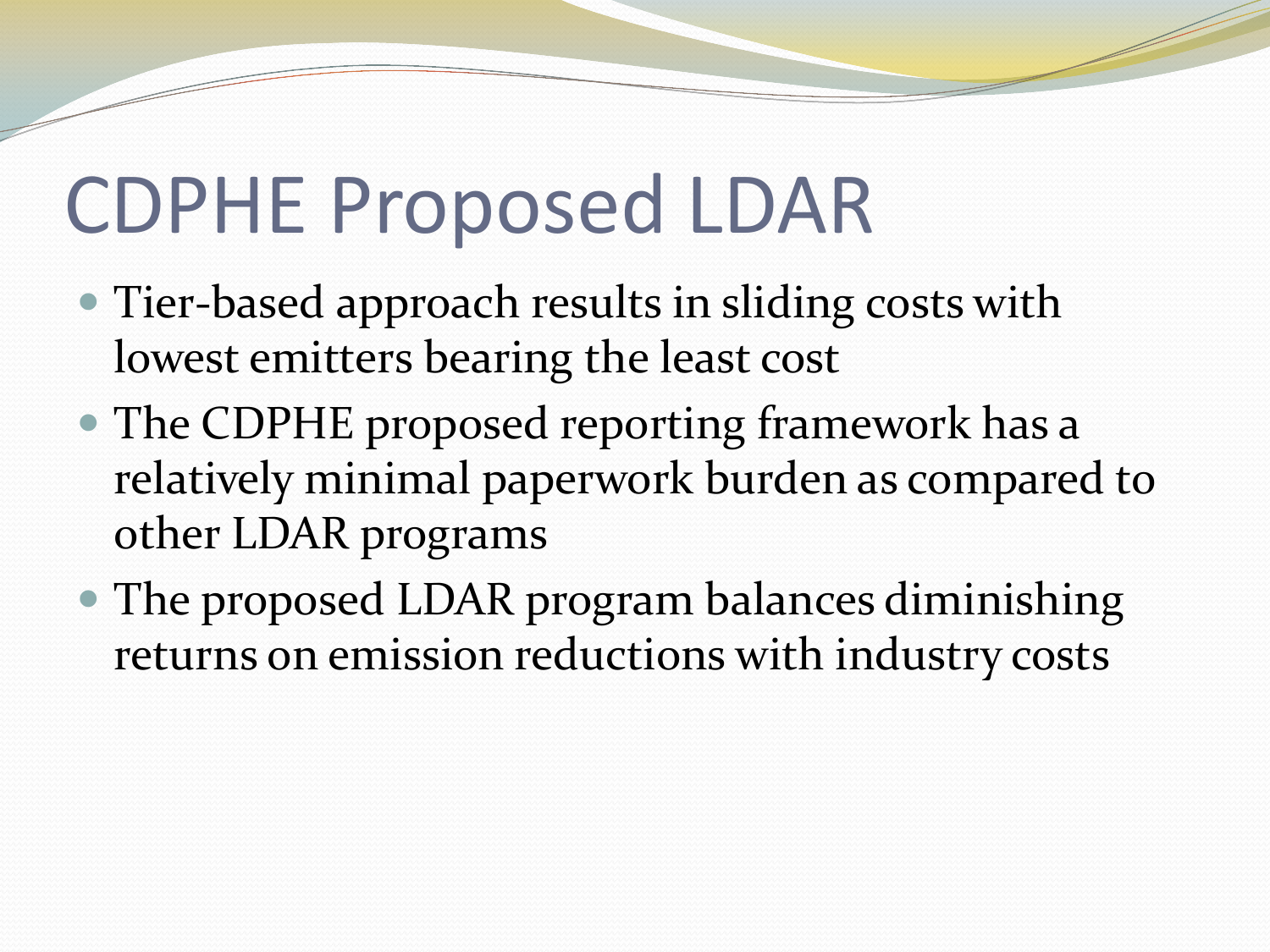Louis Berger Group Program Economic Analysis: Key flaws

- Inflated Costs for:
	- LDAR
	- STEM
	- Flares

• Incorrect Methodology for cost effectiveness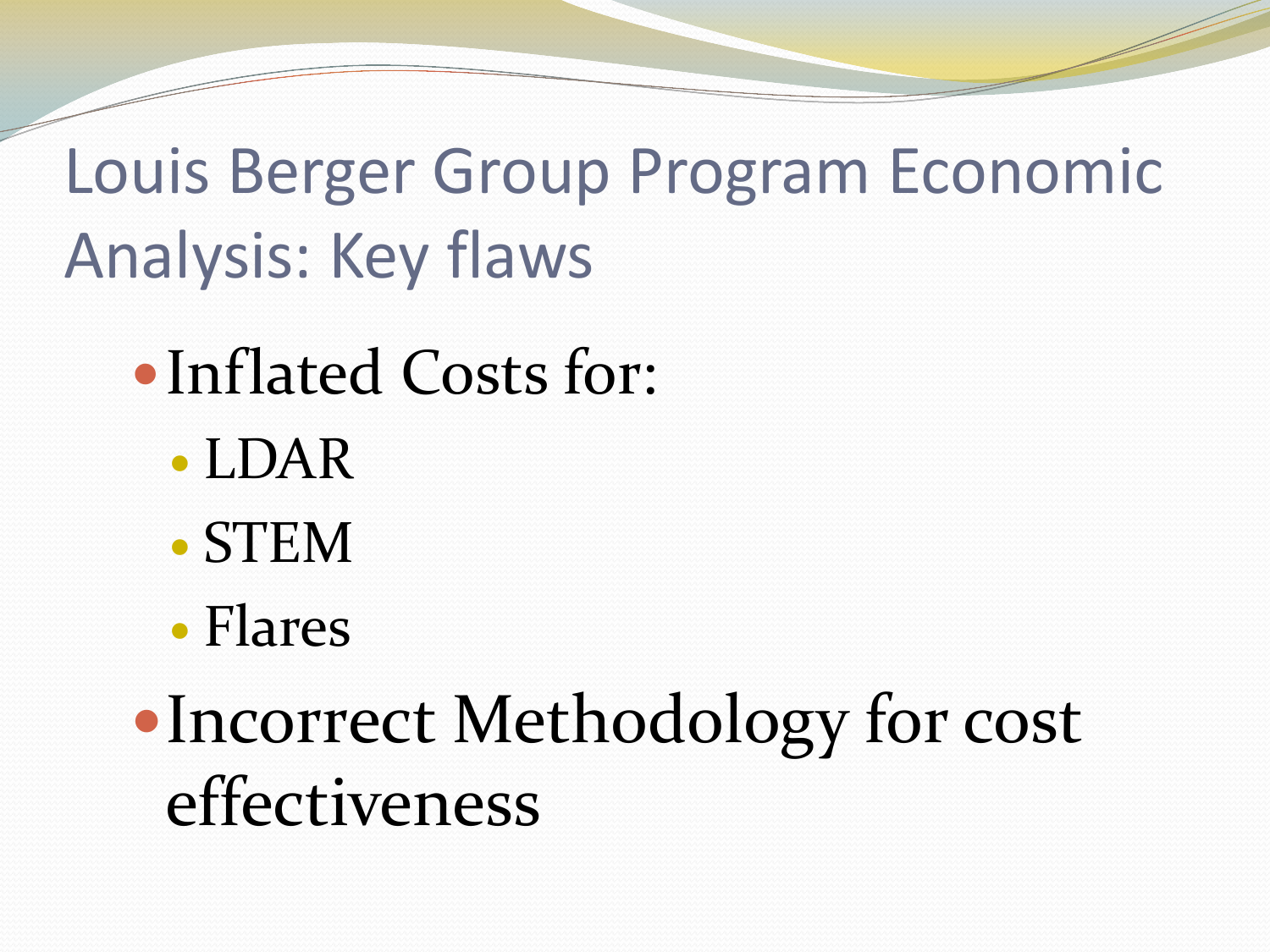#### Inflated Costs

- LDAR
	- LDAR equipment maintenance and training
	- Component Repair (10 times expected values)
	- Repaired Component Re-inspection (twice as high as complete facility inspections- **done 12 times per year**)
	- Findings are contrary to Economy-of-Scale expectations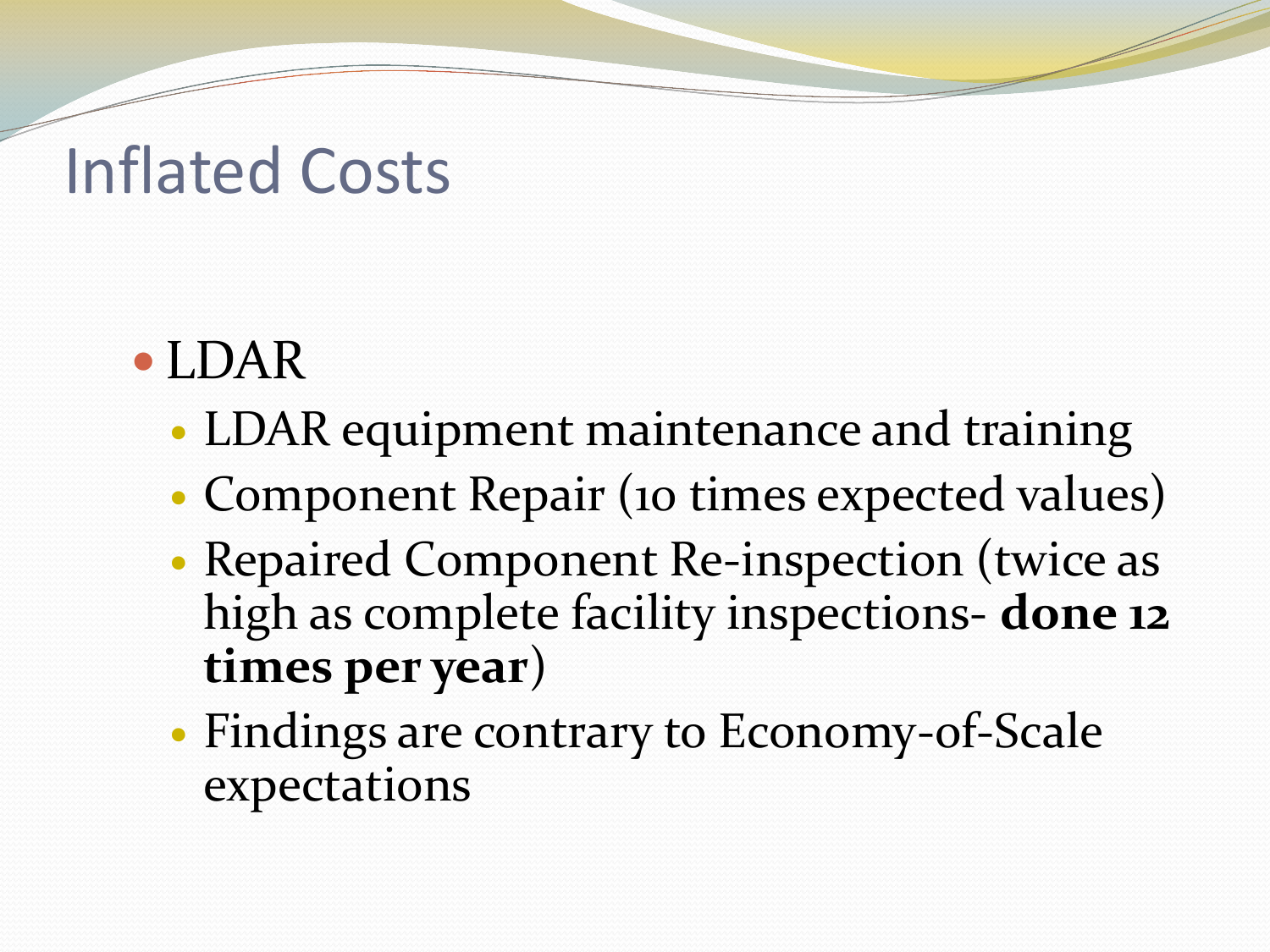#### Comparative Example-

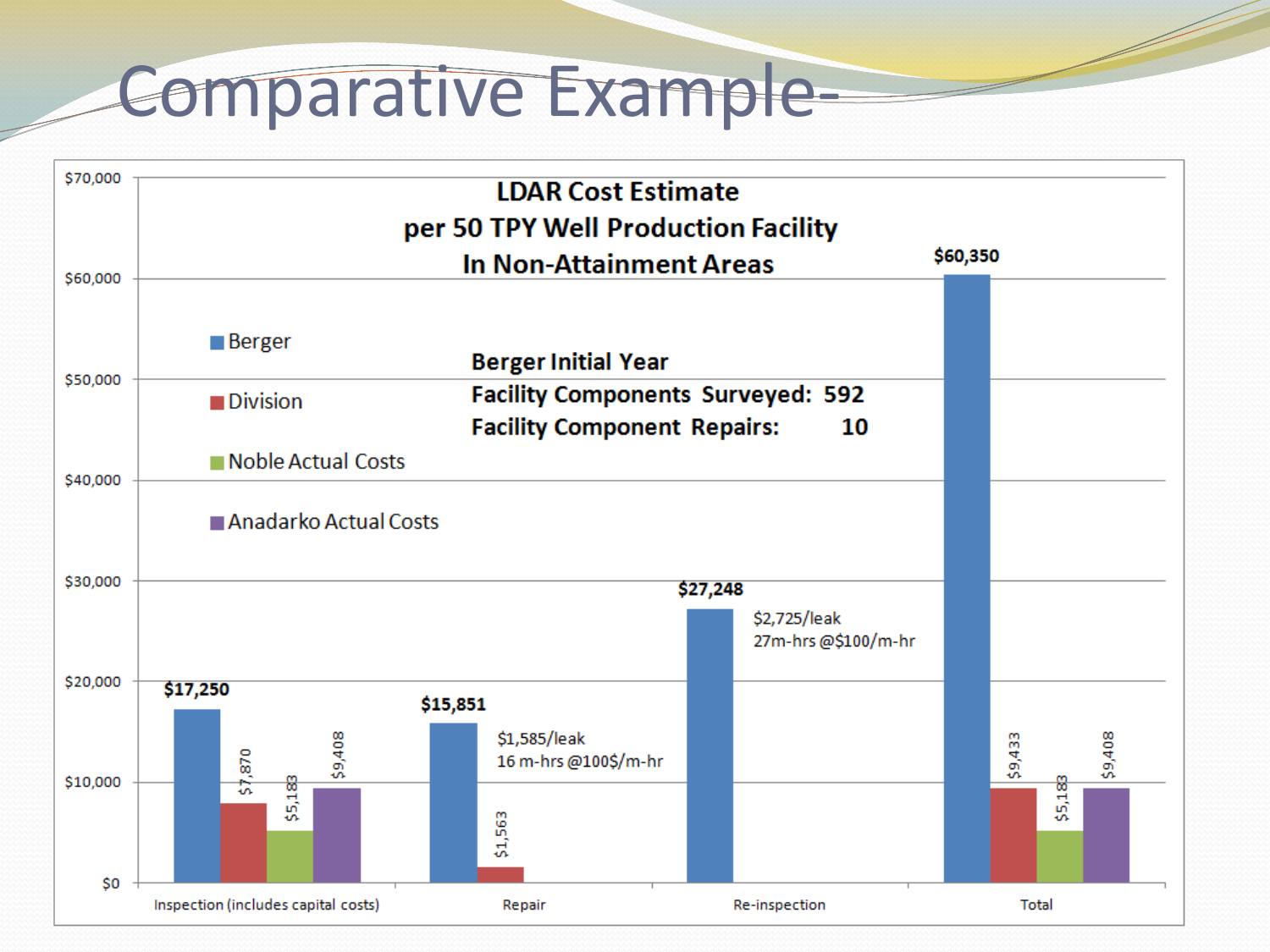### Buffer Bottles as control devices



Separator



Buffer Bottle

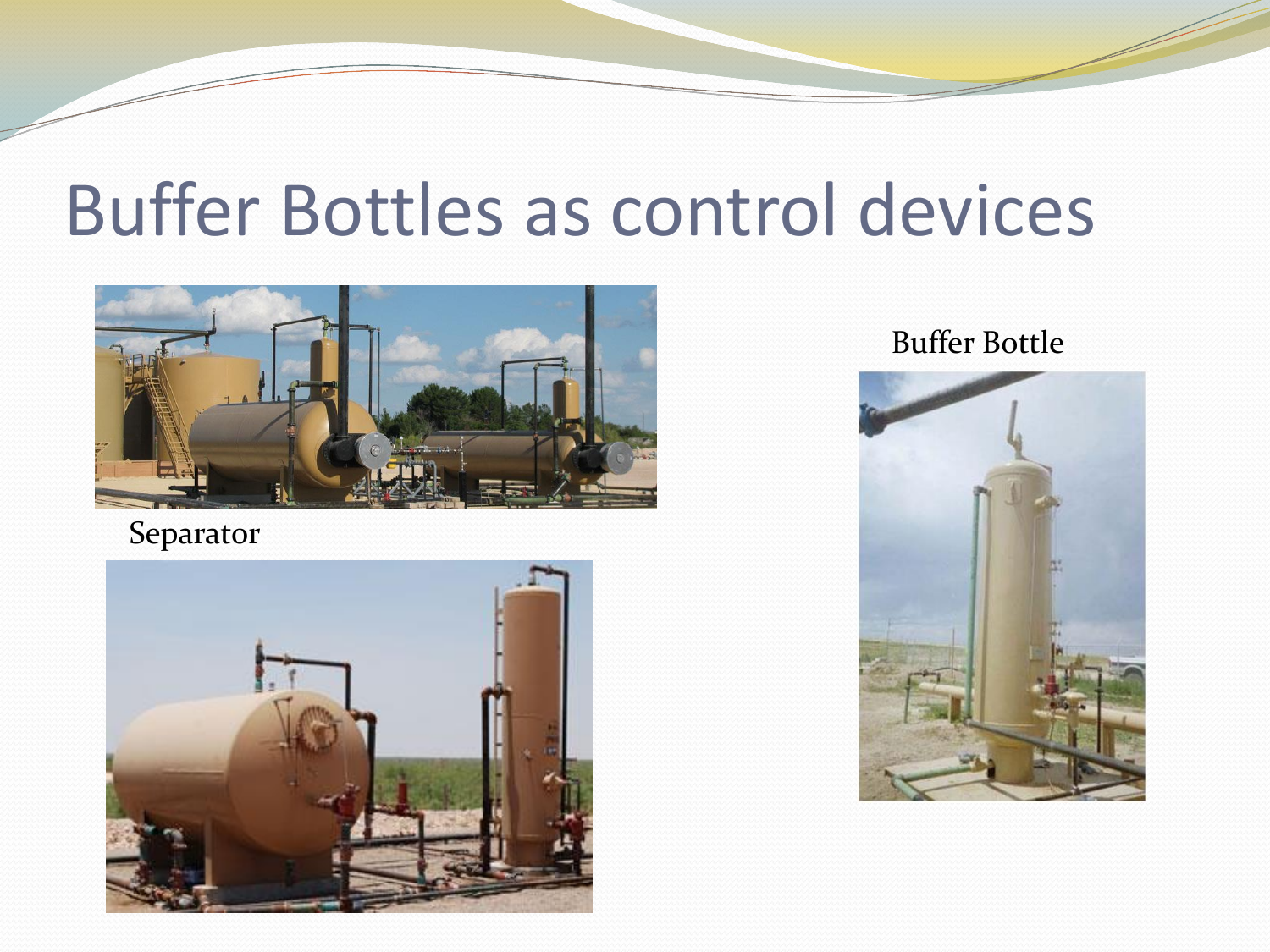#### Inflated Costs

#### STEM

- Buffer Bottle Capital Costs and Maintenance Costs are overstated
- Similar errors as shown in prior LDAR discussion
- Flares
	- Inflated Costs
	- Useful life is understated
	- Overstated Maintenance Costs
- STEM and Flares are still cost effective regardless of overstatement of costs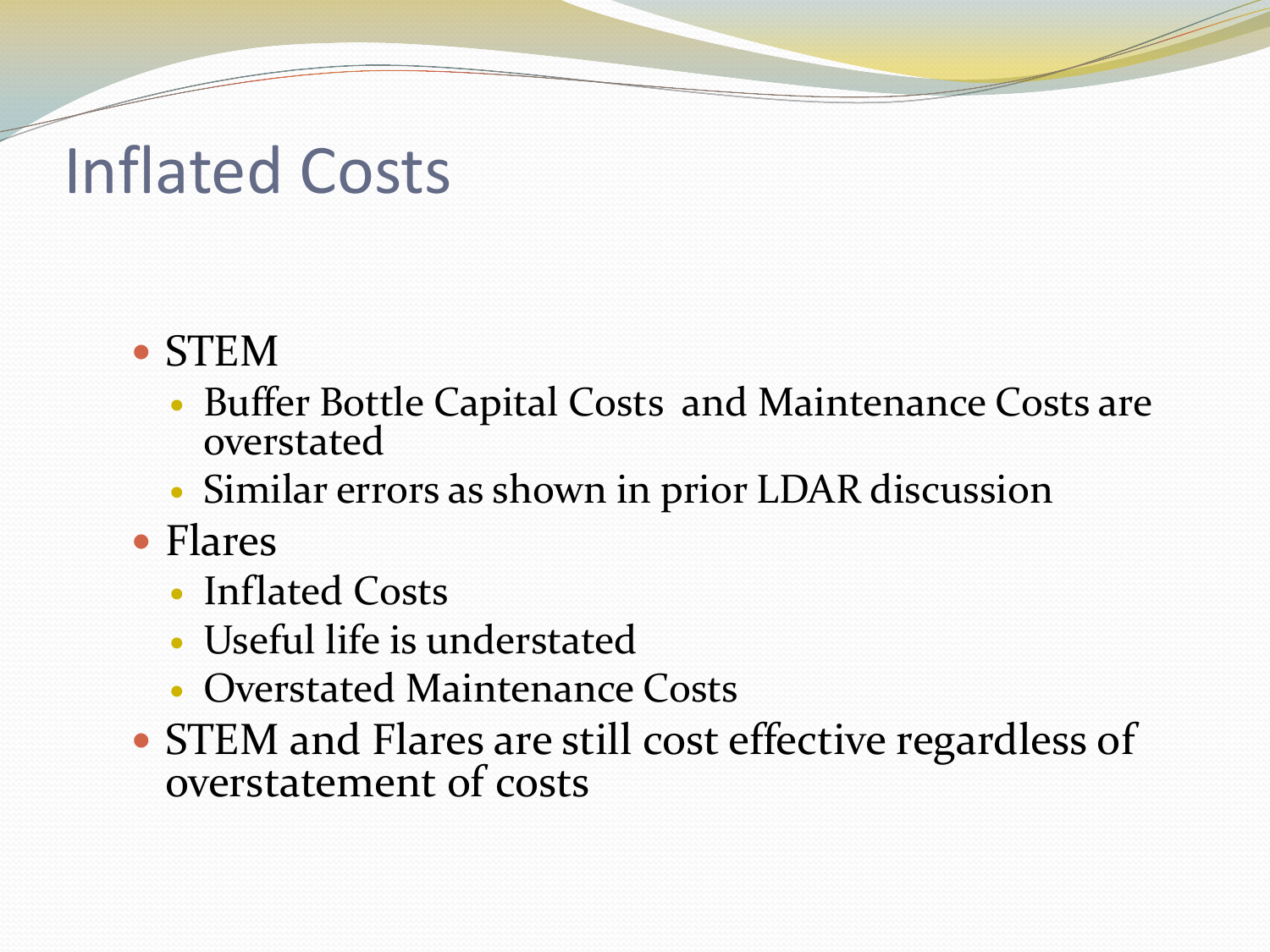#### Incorrect Methodology

- Berger developed a sliding emissions inventory yearto-year
- EPA cites the use of a fixed datum (baseline)
	- Baseline is established as a pre-rule inventory condition
	- Program effectiveness is tied to the pre-rule minus postrule emissions inventories
- Incremental reductions year-to-year simply underscore the degree of progress (trajectory) toward the final program control effectiveness
- Berger costs are skewed by levelized NPV calculations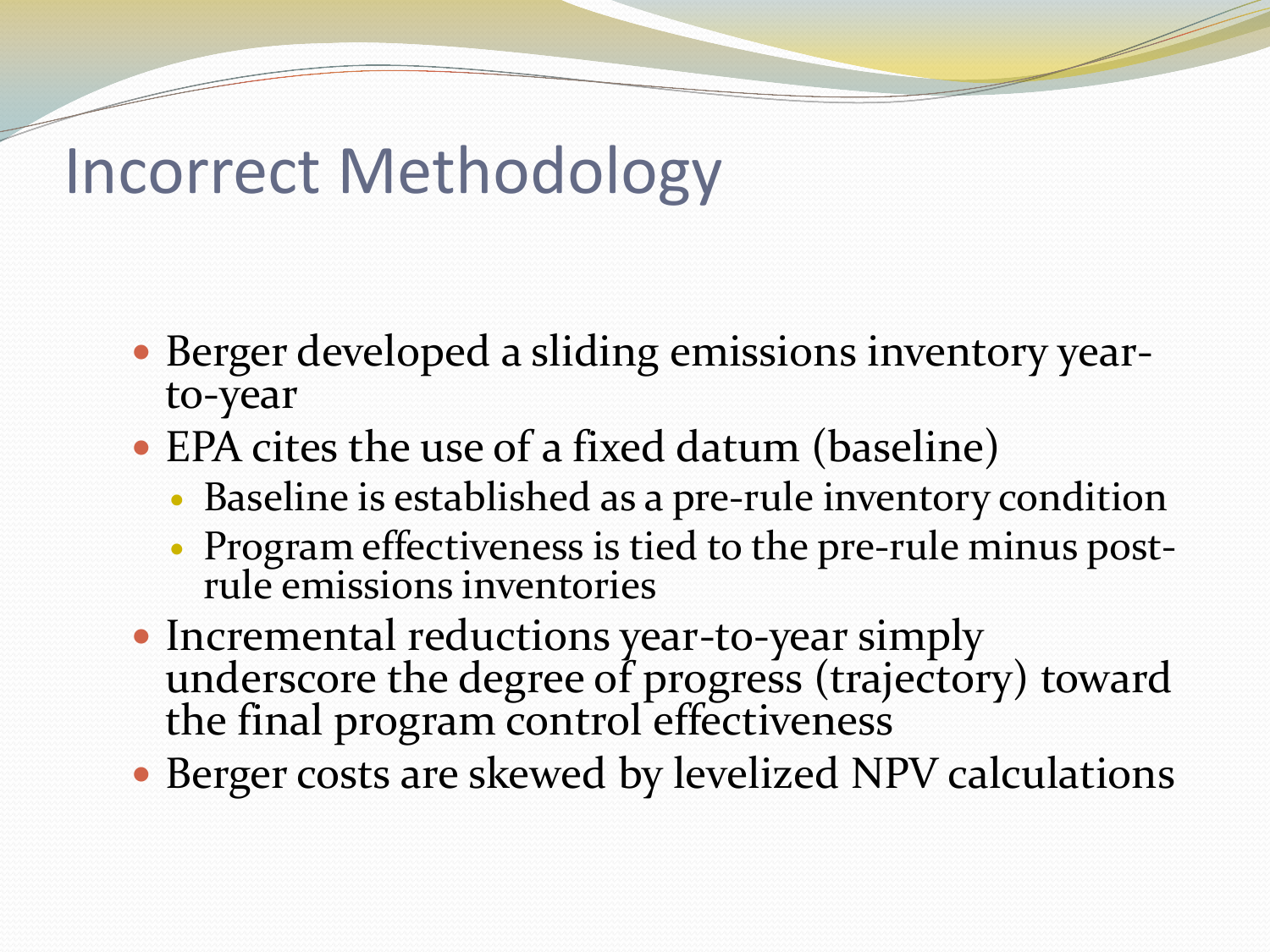## Best Management Practices

- Best Management Practices for well maintenance such as swabbing and liquids unloading has been and will continue to be a general oil and gas industry practice.
- Examples:
	- When swabbing in a well, use temporary or permanent equipment to
		- Capture gas and send to gas treatment system or reinject
		- Flare gas to permanent or temporary flare
	- Limit unloading frequency and duration
	- Install lift equipment or automatic controls that reduces or eliminates the need for unloading
	- Correct problems with well completion and infrastructure